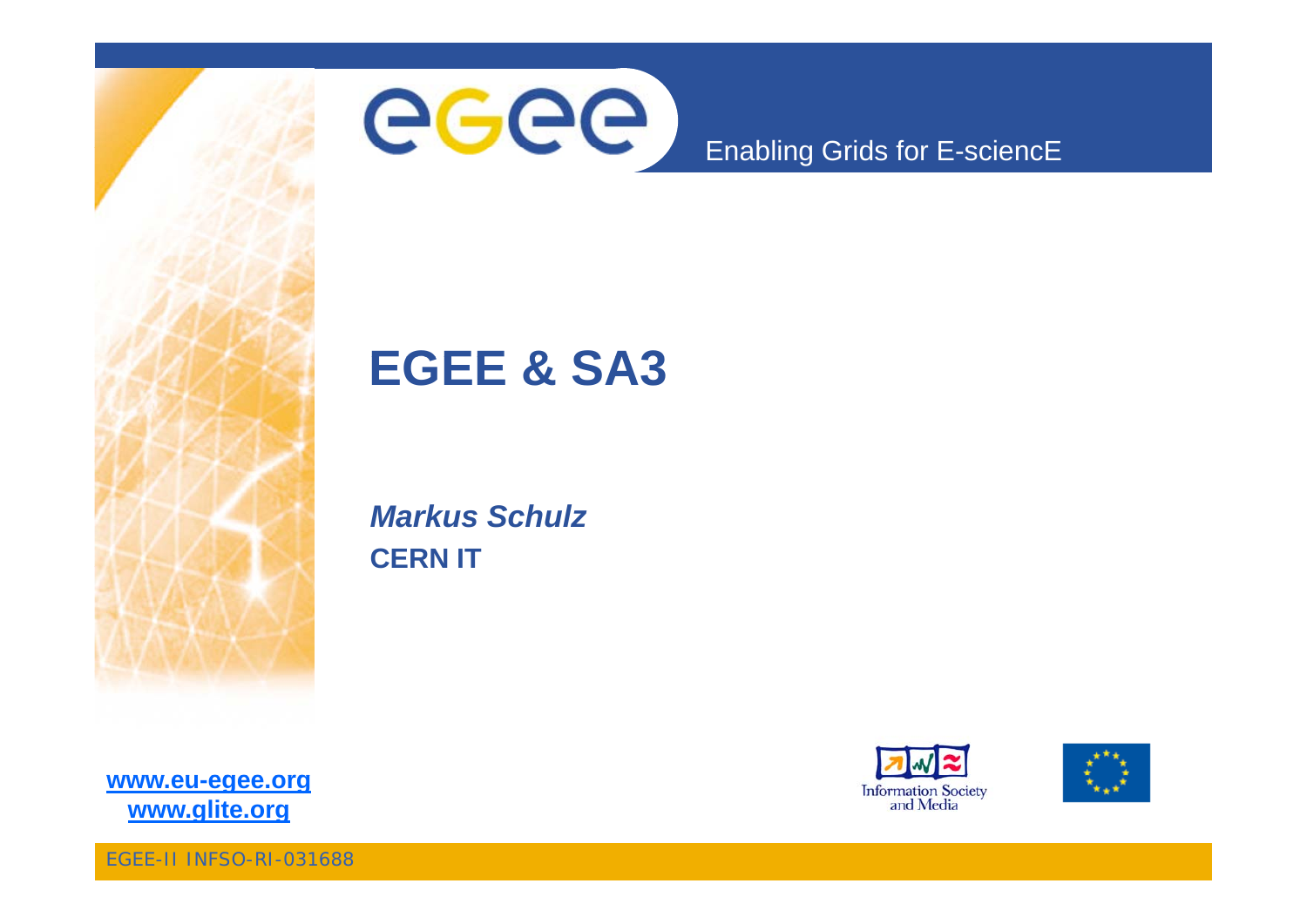



- $\bullet$ **EGEE III status**
- **EGEE III skeleton for an execution plan**
- **Discussion**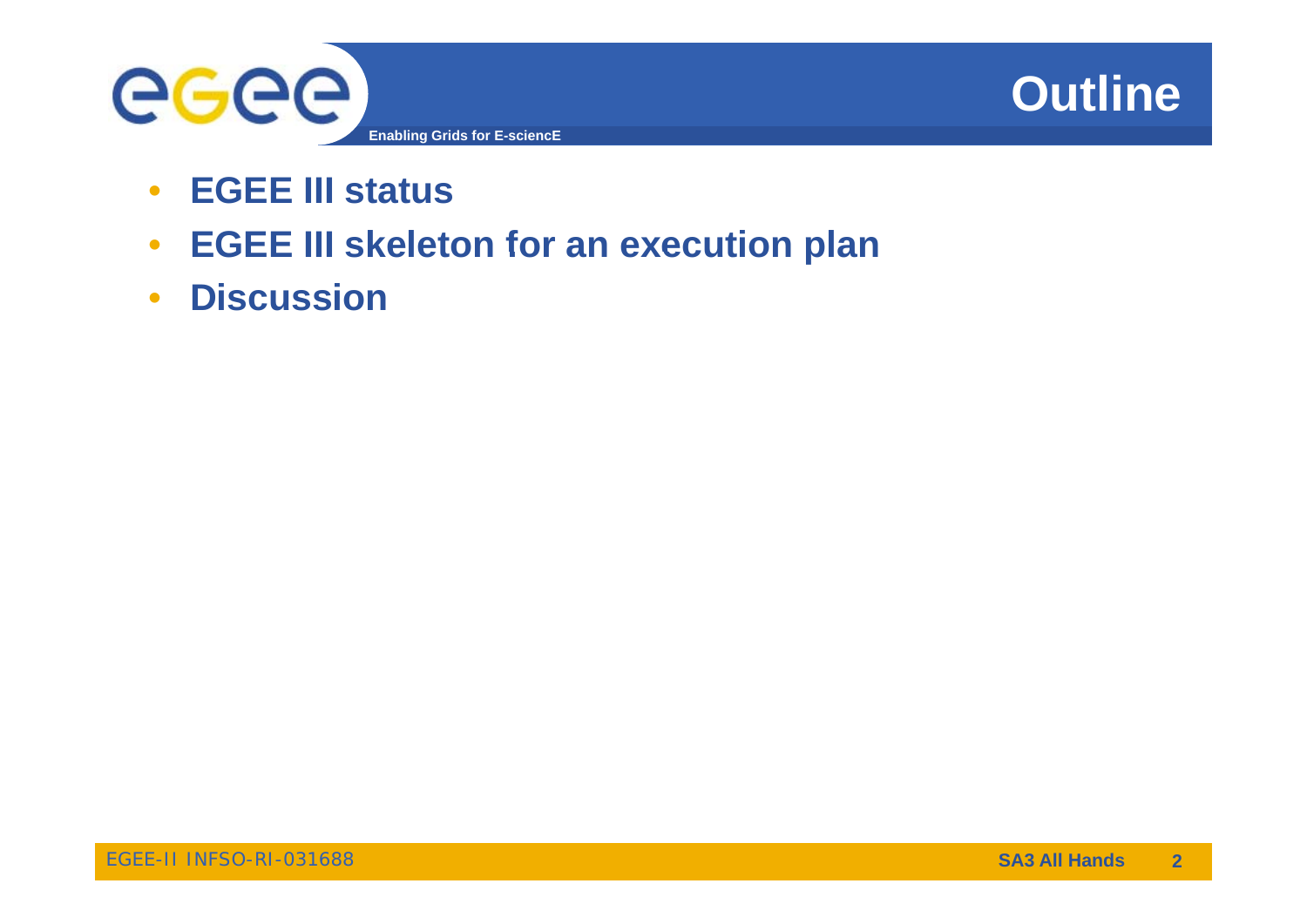

### Manpower: EGEE II 12 partners, 30 FTE **EGEE III 17 partner 33 FTE**

|                   |                    |                        | <u>U LIGW PALLIGN</u>  |
|-------------------|--------------------|------------------------|------------------------|
| <b>Short Name</b> | <b>Total (PMs)</b> | <b>NEW Total (PMs)</b> |                        |
| <b>CERN</b>       | 432                | 396                    | <b>Significant res</b> |
| <b>PSNC</b>       | 36                 | 24                     | with JRA1 effo         |
| <b>TCD</b>        | 19                 | 36                     | DM)                    |
| <b>IMPERIAL</b>   | 24                 |                        |                        |
| <b>INFN</b>       | 60                 | 96                     |                        |
| <b>UKBH</b>       | 12                 |                        | We asked for           |
| <b>UCY</b>        | 34                 | 12                     | strong partner         |
| <b>GRNET</b>      | 24                 | 30                     | decreased.             |
| <b>CSIC</b>       | 12                 | 8                      |                        |
| PIC               | 24                 | 12                     |                        |
| <b>CESGA</b>      | 12                 | 12                     | Some cuts are          |
| <b>CESNET</b>     | $\theta$           | 24                     | good example           |
| <b>FOM</b>        | $\theta$           | 24                     |                        |
| UH.HIP            | $\theta$           | 12                     | SA3 work plar          |
| <b>JINR</b>       | $\overline{0}$     | 10                     |                        |
| <b>PNPI RAS</b>   | $\overline{0}$     | $\overline{10}$        |                        |
| <b>SINP MSU</b>   | $\theta$           | 11                     |                        |
| <b>STFC</b>       | $\theta$           | 36                     |                        |
| <b>ASGC</b>       | $\overline{0}$     | 40                     |                        |
| FZJ               | 36                 |                        |                        |
| <b>Total</b>      | 725                | 793                    |                        |

8 new partners

Significant resources co-located with JRA1 effort (including CERN DM)

We asked for a small number of 2 Strong partners, but average funding decreased.

Some cuts are critical: UCY is a

SA3 work plan has to reflect this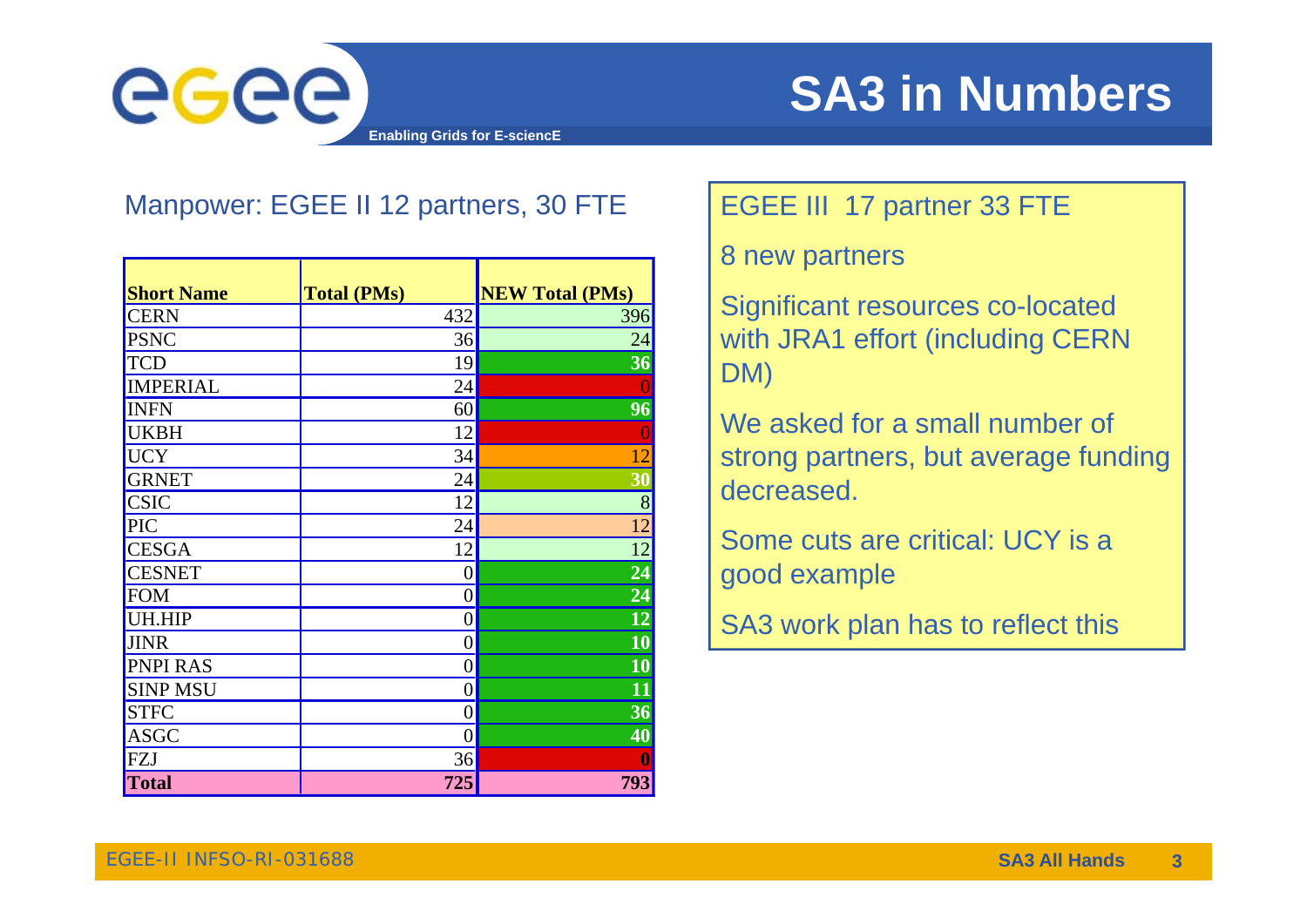

- • **Daft of DoW has been submitted to EU.** 
	- Very close to the proposal text
	- More emphasis on co-operation with ETICS
	- Effect of JRA1 cut on "Cluster of Competence" concept
		- **Some partners have only a tiny JRA1 component left**
		- Some partners have a JRA1 / SA3 ratio < 1
		- **Partner plans have to reflect this** 
			- • *We expect very good packaging and pre tested software*
				- o Leading to accelerated certification and releases
			- • *W t lt k We expect complete packages*
				- o updated documentation ………
	- – Central team has been reduced
		- Note some CERN resources are co-allocated with JRA1-DM
- $\bullet$  **New partners have to get started**
	- Most have already EGEE experience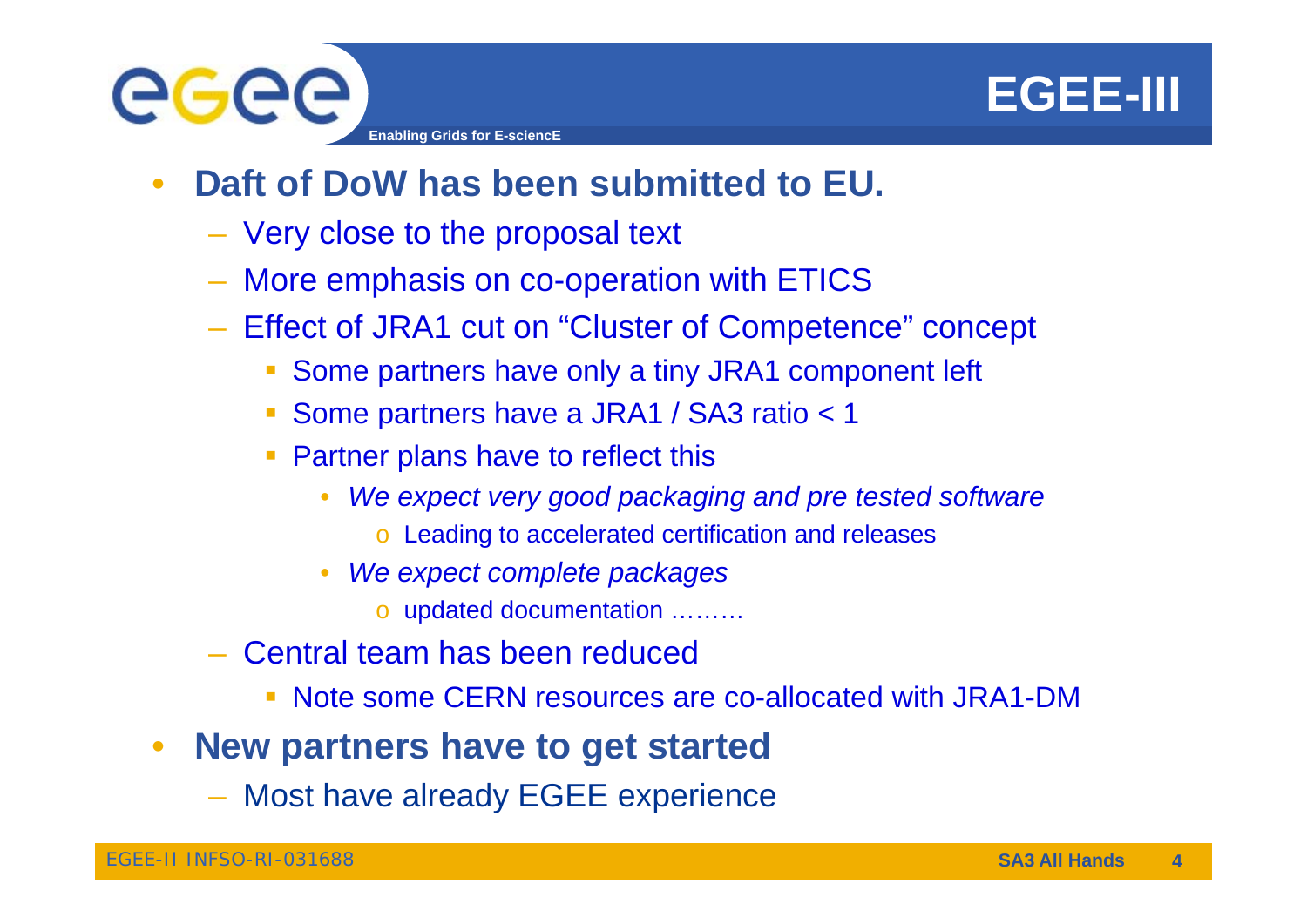

- • **Deliverables**
	- DSA3-1 (month 12), DSA3-2 (month 22)
		- Middleware releases produced and status of multiplatform support
			- $\bullet$ *CERN, TCD and FOM*
			- •*This includes batch system support!*
	- Very lightweight
- $\bullet$  **Milestones: We suggested very few**
	- but NA1 added several, some early in the project!
	- **MSA3-1 (PM 2 CERN)** 
		- $\overline{\phantom{a}}$ **Activity Quality Assurance and Measurement Plan**
	- MSA3-2 (PM 3 TCD and FOM)
		- **Strategy and roadmap of EGEE multi-platform support** 
			- •*Includes batch systems, THE PLAN*
		- Work has to start on day 1!!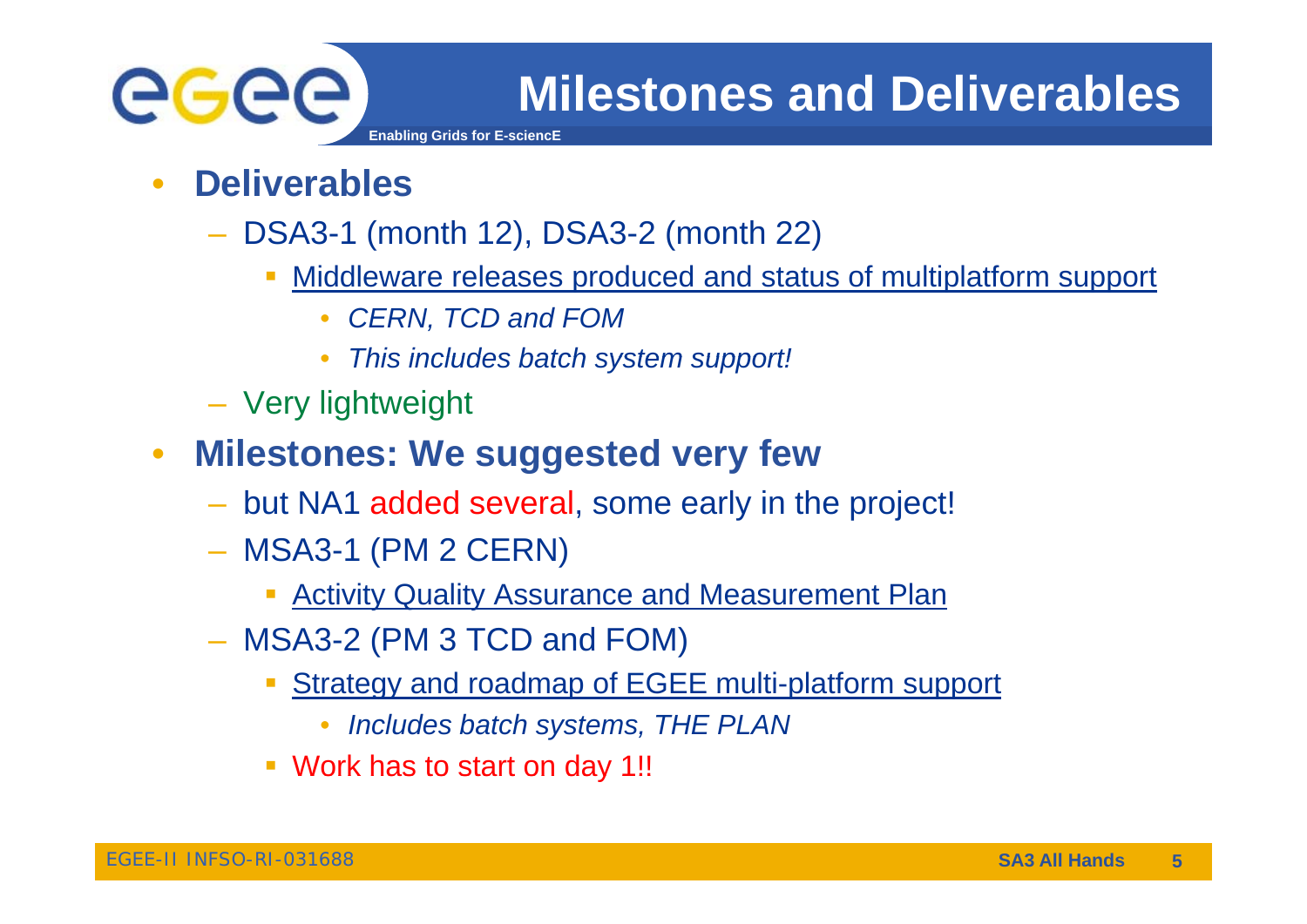

- • **Milestones: More**
	- MSA3-3 (PM4 CERN)
		- Strategy and Plans for interoperability with other grid infrastructures
		- **Oriented towards standards**
		- Analysis of how close to standards gLite is
			- •*Given the funding level of JRA1 this will be quite academic*
	- MSA3.4.1 (PM4, CERN)
		- $\Box$  Definition and documentation of the revised software live-cycle process
			- •*Should reflect new "Cluster Cluster" concept*
	- MSA3.5.1 (PM6, CERN and AS)
		- $\overline{\mathbb{R}^n}$ Deployment guide
			- •*Has to be done in cooperation with SA1*
			- •*Will be very labor intensive*
			- •*Potentially <sup>a</sup> key document*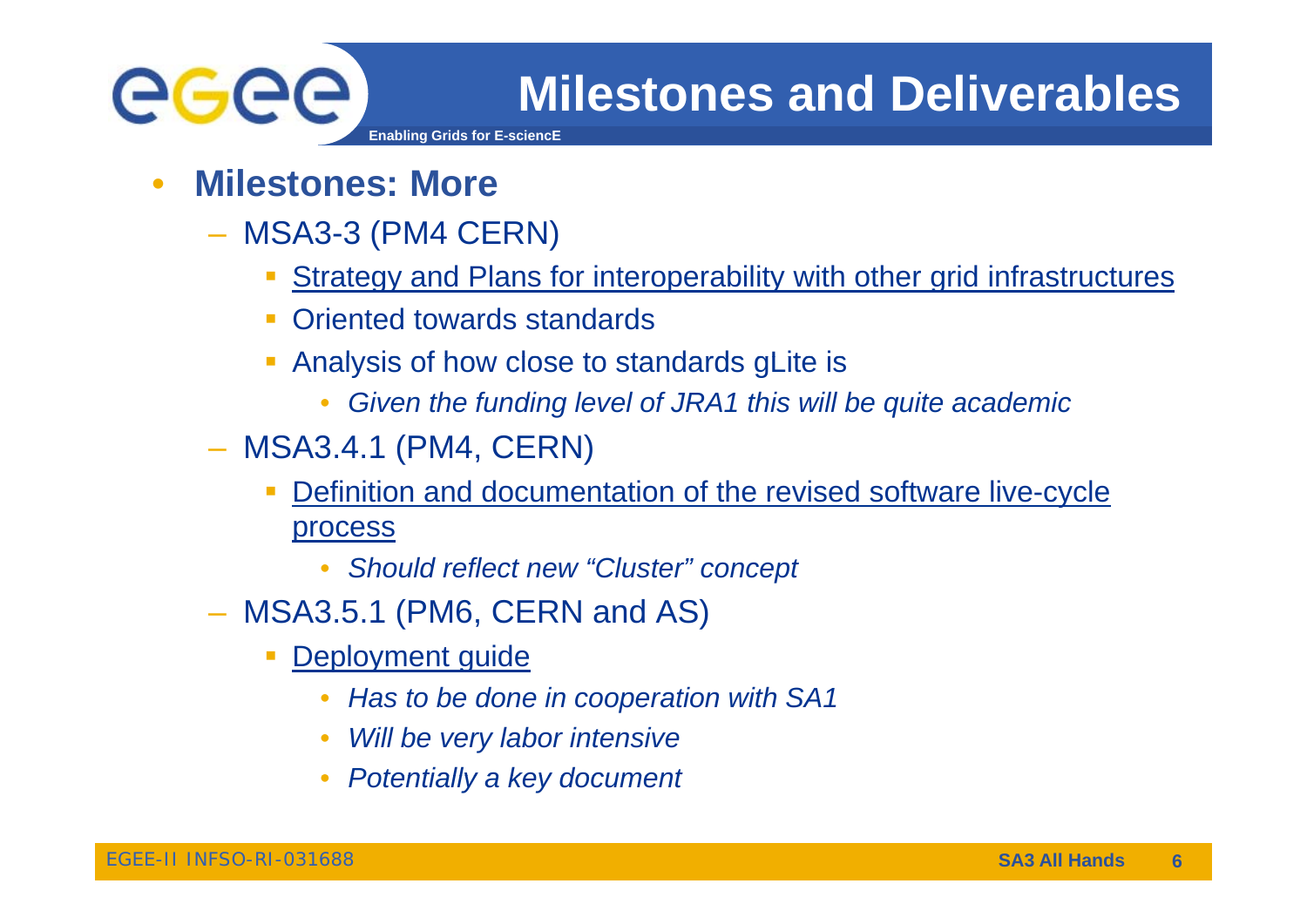

•

**Milestones and Deliverables**

- **Milestones: And more**
- MSA3-6 (PM6 INFN)
	- $\overline{\phantom{a}}$ Developers' Guide
	- **Adaptation of the EGEE-II document** 
		- •*Requires cooperation from JRA1*
		- • *We have to turn this into a useable set of minimal rules*
			- o Better 5 pages that are used than 200 that are ignored
- MSA3-7 (PM 7 CERN ) **gLite Roadmap**
	- **Roadmap for gLite during EGEE-III**
	- **JRA1, NA4, Interops, Standardization ---- TMB** 
		- • *Not clear why we are the "editors"*
			- o But it gives us some influence ( If you can't avoid it ,try to enjoy it!)
- MSA3.5.2 (PM 18 CERN, AS)
	- **Update of the deployment guide**
- MSA3 4 2 (PM 20 CERN) – MSA3.4.2
	- π Update of the software live-cycle process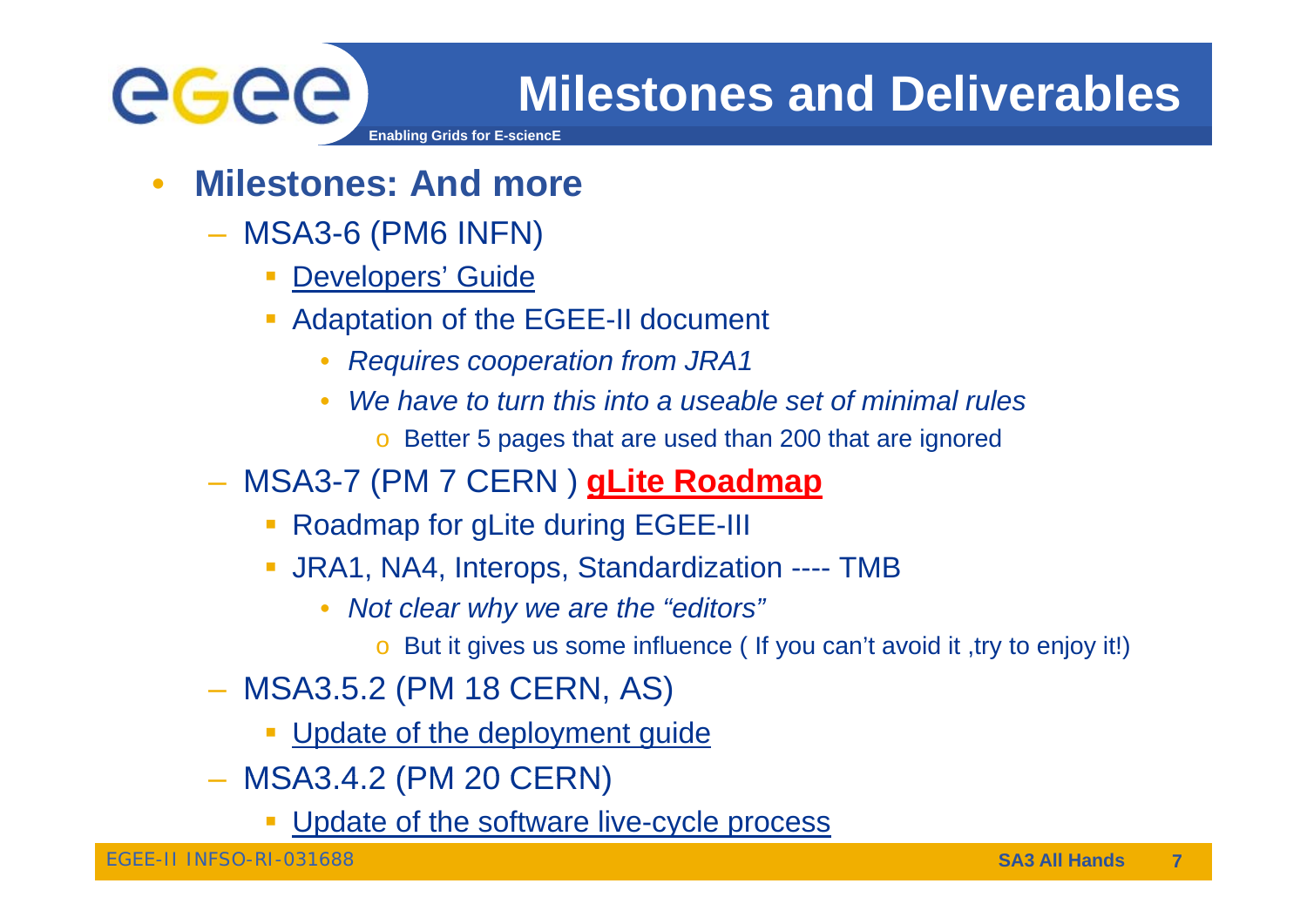

- **Enabling Grids for F-**
- $\bullet$  **We have to participate in the review process**
	- Reviewers + Moderators
	- In EGEE-II most of this work was done by CERN
		- **Thanks to Imperial for helping out**
	- In EGEE-III we have to split this work between partners
		- **Moderators: Experienced EGEE partners**
		- **Reviewers: Everyone can contribute**
		- $\blacksquare$  There will be about 20 documents that we have to process
			- •As soon as we know the details we should add this to the *execution plan*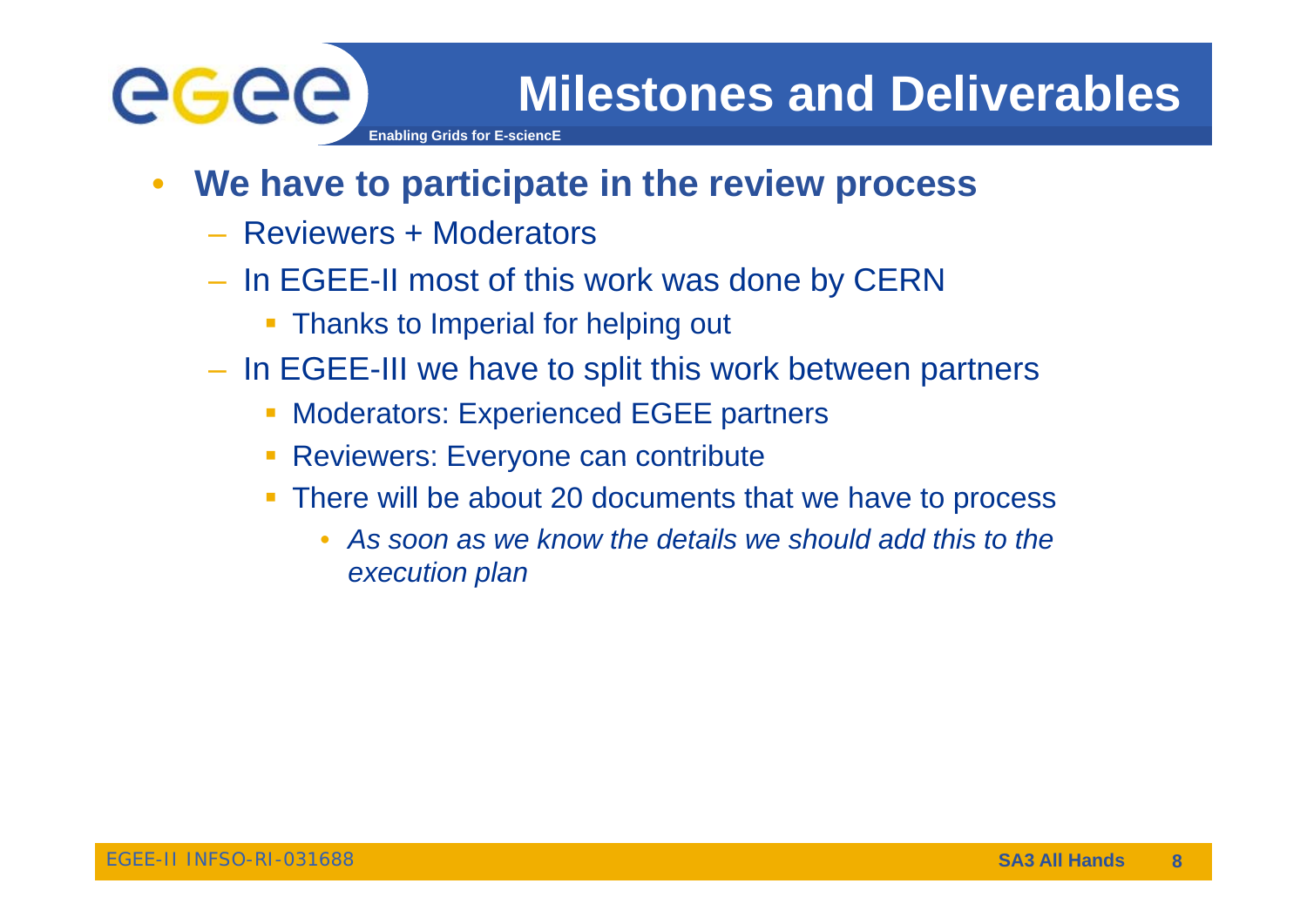

- • **TSA3.1: Integration and packaging**
	- Tool maintenance and operation, repositories
	- Documentation (releases, config, end user)
	- Configuration management
	- Integration (accepting patches)
- $\bullet$  **CERN (5 3/4 FTEs)**
	- Coordination, process, tools, interaction with SA1
	- 1.5 FTEs for JRA1 Data Management support
	- Client libs distribution
	- Collection and maintenance of documentation Collection
- • **INFN (1 FTE)**
	- WMS, CE, VOMS-VOMS Admin, DGAS, authorisation and prioritization frameworks
	- maintains with developer support ETICS and YAIM config.
		- Debugs builds, manages dependencies, assembles documentation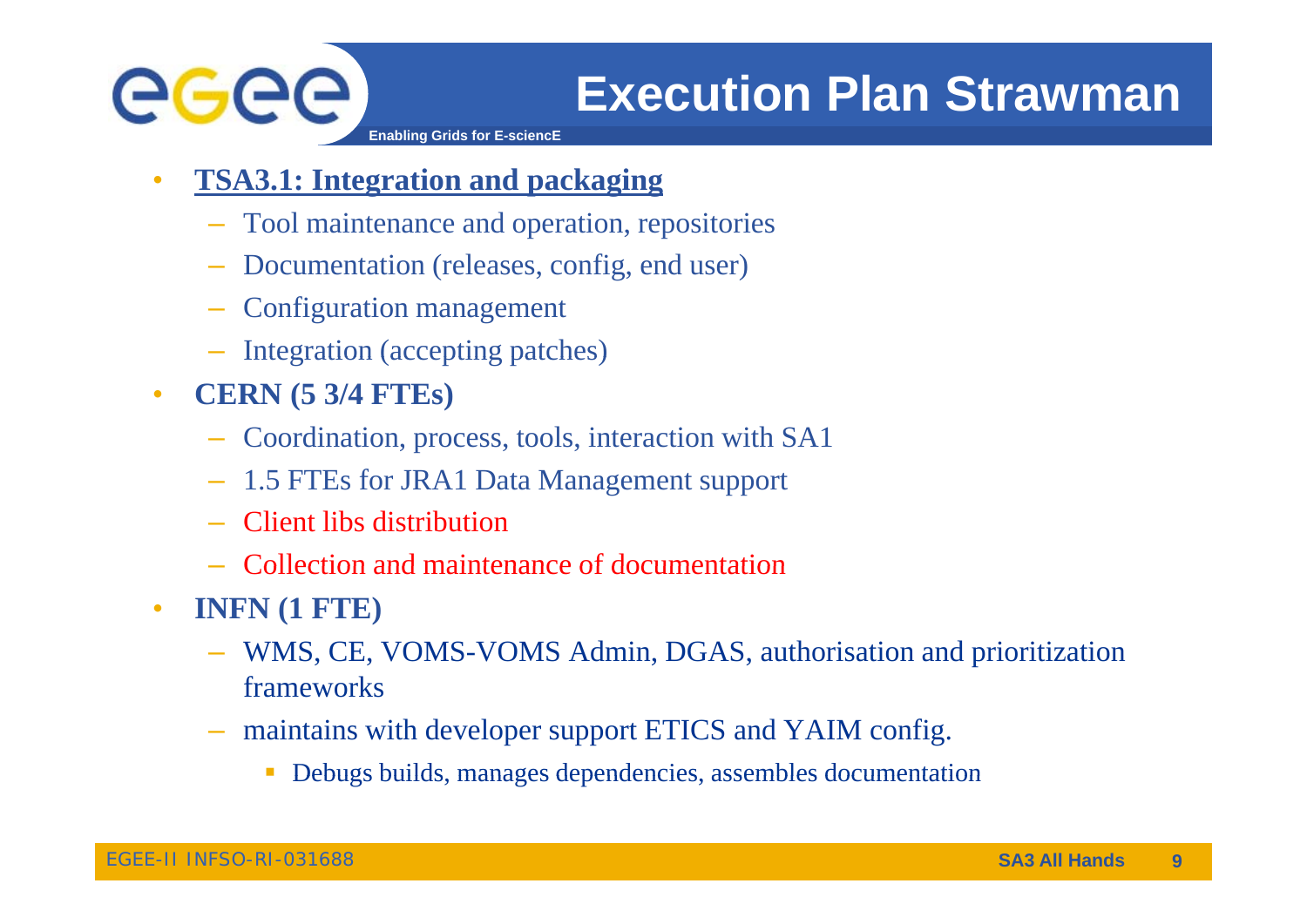

- $\bullet$ **TSA3.1: Integration and packaging continuing**
- **TCD ( ) 4 PMs )**
	- Security infrastructure middleware, tools for interop
- **STFC** (1/4 FTE) ---> **•** 5 days/month
	- Service discovery and info system APIs
- $\bullet$  **CESNET (1/4 FTE)** 
	- LB and Job Provenance Service
- **ASGC ( 8 PMs (not funded))**
	- Work with the central team on tool and process improvements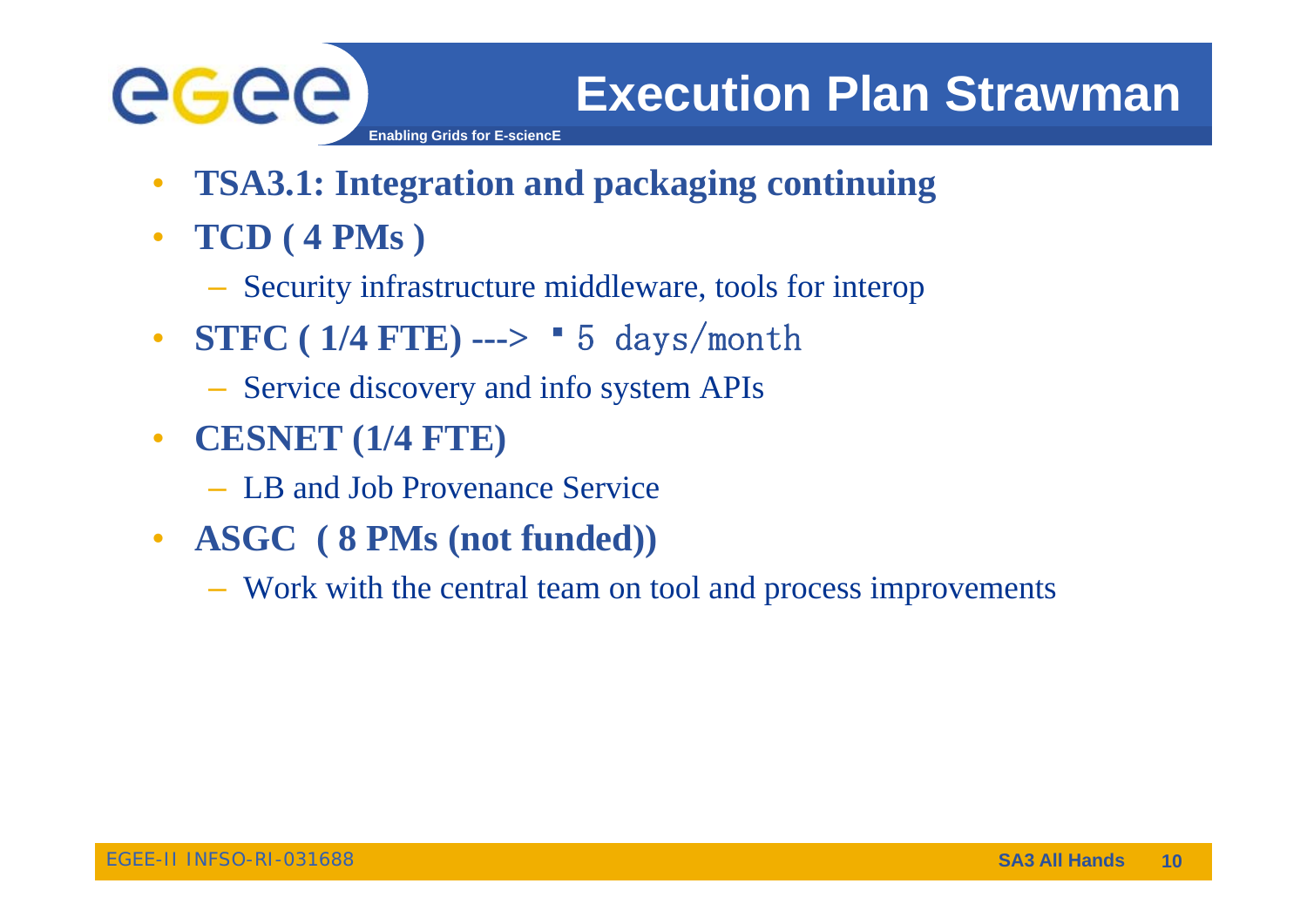

- **Enabling Grids for E-sciencE**
- $\bullet$  **TSA3.2: Testing and certification**
	- Maintain test infrastructure that is required for certification
		- $\mathcal{L}_{\mathcal{A}}$ Testbeds, test suites, tools …..
	- Coordinate with PPS, pilot services and experimental services
	- Patch processing
- $\bullet$  **CERN (6 FTEs) + ASGC (8PMs)**
	- Coordination, test process development and tracking
	- Collecting tests (regression tests)
	- Test framework
	- Operation of a large testbed (120+ nodes)
	- Support for virtual testbeds
	- Patch processing ( including coordination)
	- Communication with JRA1, NA4 and SA1
	- 1 FTE for JRA1 Data Management tests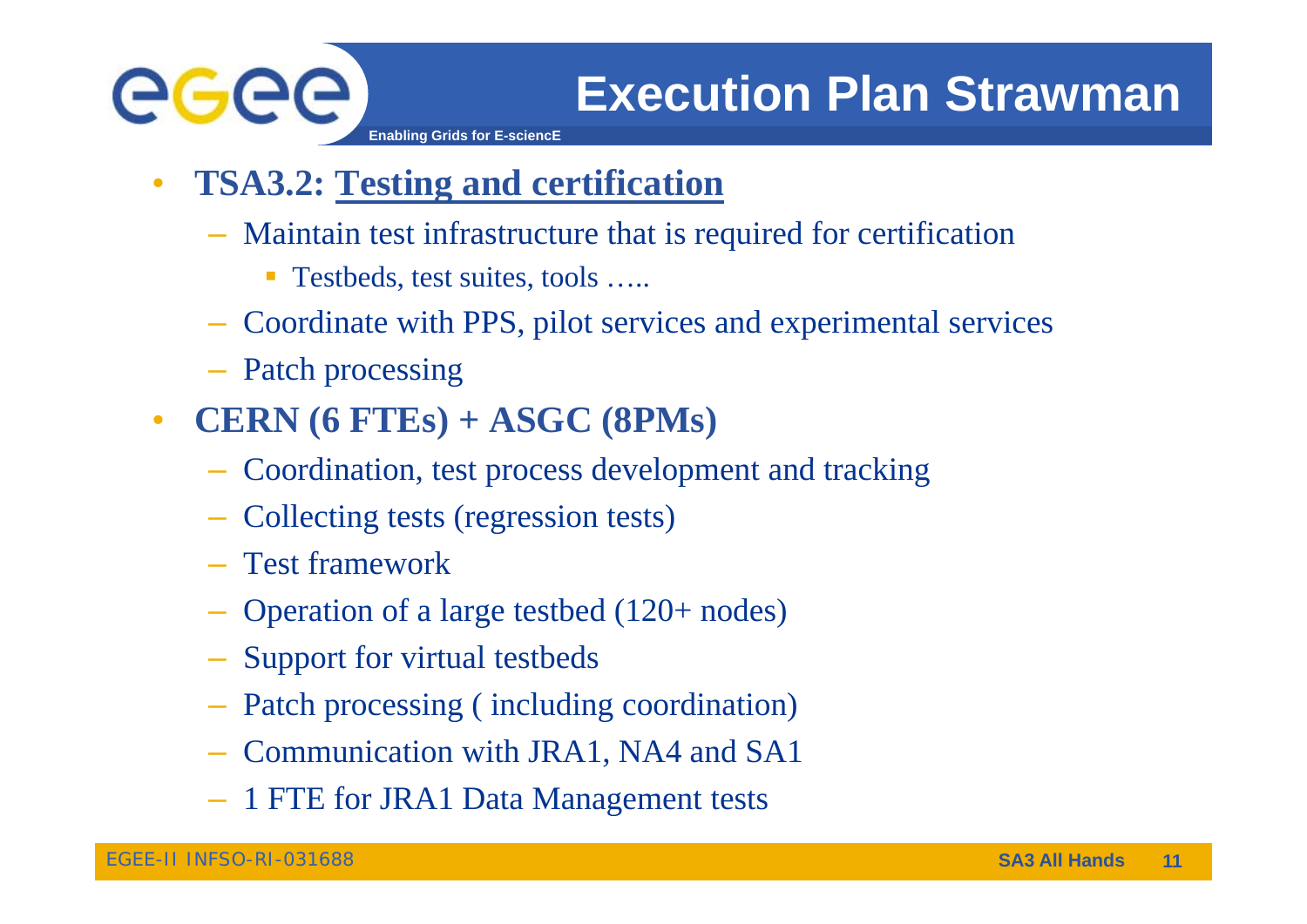

- 
- •**TSA3.2: Testing and certification**
- $\bullet$  **INFN ( ) 2 FTEs)**
	- Testing up to production readiness of "INFN" components
		- WMS, CE, VOMS.......
	- Operating resources for testing
	- Participation in Patch processing
- **TC ( 8 S) CD 8 PMS)**
	- Security infrastructure testing, accounting, interops
- $\bullet$  **CSIC (8) IFAE (6) CESGA (6) UCY (6) (8), (6), (6),** 
	- Patch processing, test beds, stress tests (where applicable)
- $\bullet$  **GRNET (19PMs)**
	- As above with emphasis on configuration, job submission and batch systems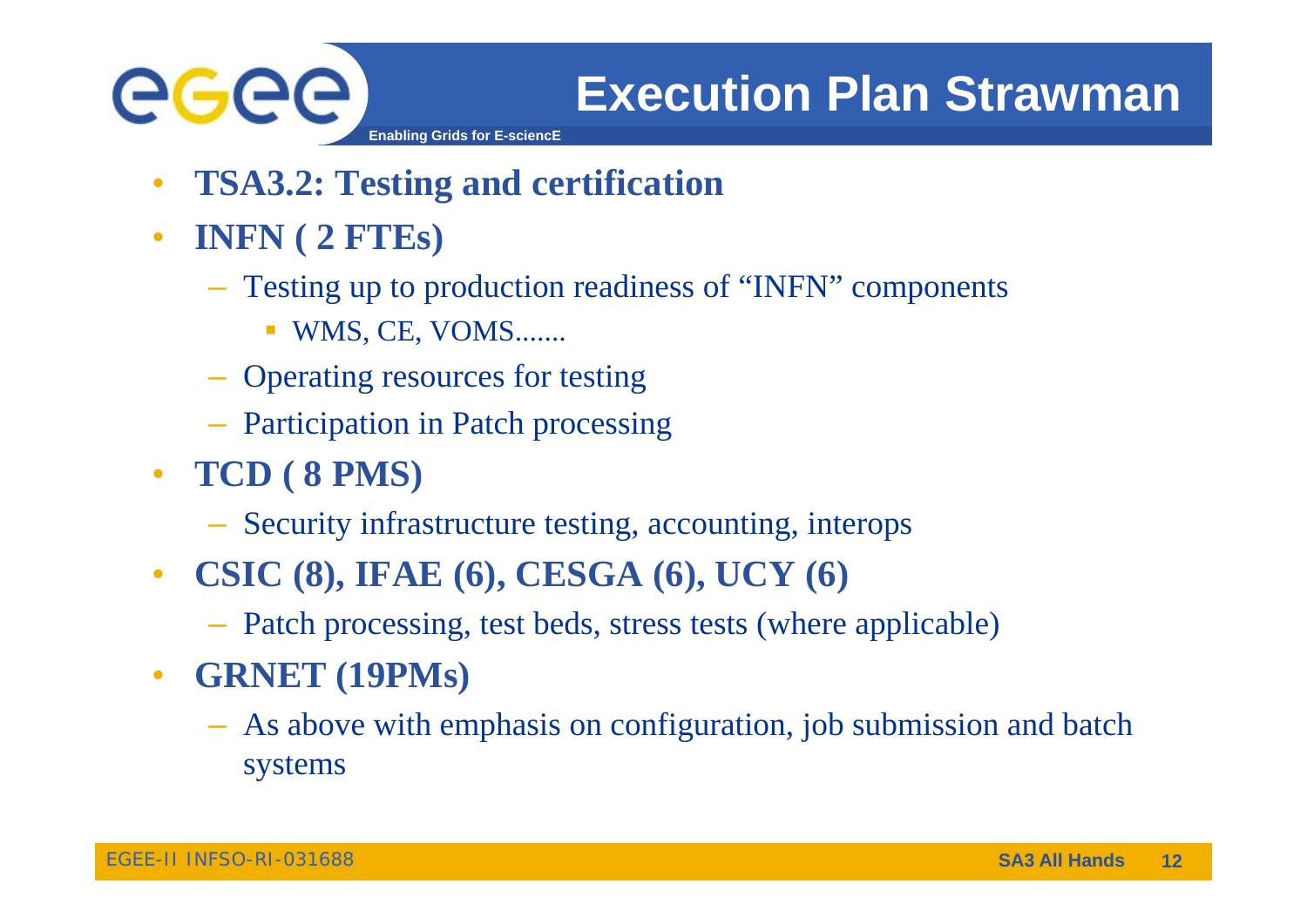

- •**TSA3.2: Testing and certification**
- $\bullet$  **STFC ( ) 1 FTE**
	- Patch processing for information system(s)
	- Stress testing of information system
	- Testing of service discovery and information system APIs
- $\bullet$  **CESNET ( 1/4 FTE)**
	- Production readiness testing for LB
- $\bullet$  **JINR (1/4), PNPI RAS (1/4), SINP MSU (10PMs)**
	- Test development and test integration ( SAM, ETICS)
- $\bullet$  **UH HIP ( 1/2 FTE)**
	- Medical data management components
	- Test authoring and testing for production readiness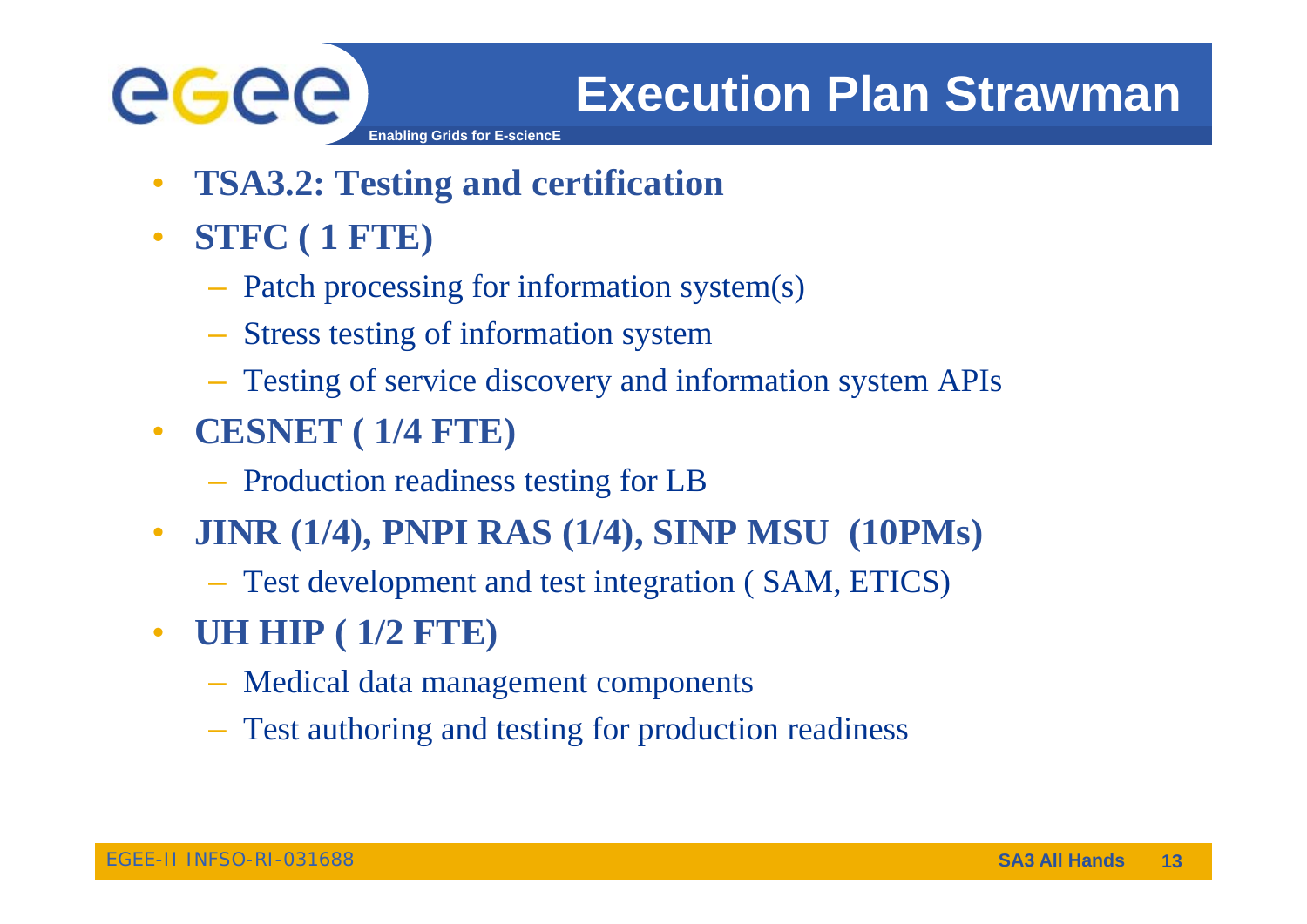

- • **TSA3.3: Support, analysis, debugging, problem resolution**
	- Addressing problems seen in production (analysis)
	- Coordination of solutions (if possible providing solutions)
- **CERN ( 2 FTEs)** 
	- Coordination
	- Standardization
	- Scalability issues, information system, cooperation with SA1
- **INFN ( 1/2 FTE)**
	- In depths debugging for "INFN" components
- $\bullet$  **STFC (1/4 FTE)**
	- Service discovery and information system API
	- Standardization
- $\bullet$  **UCY ( 1/4 FTE) FTE)**
	- Operational problems, integration problems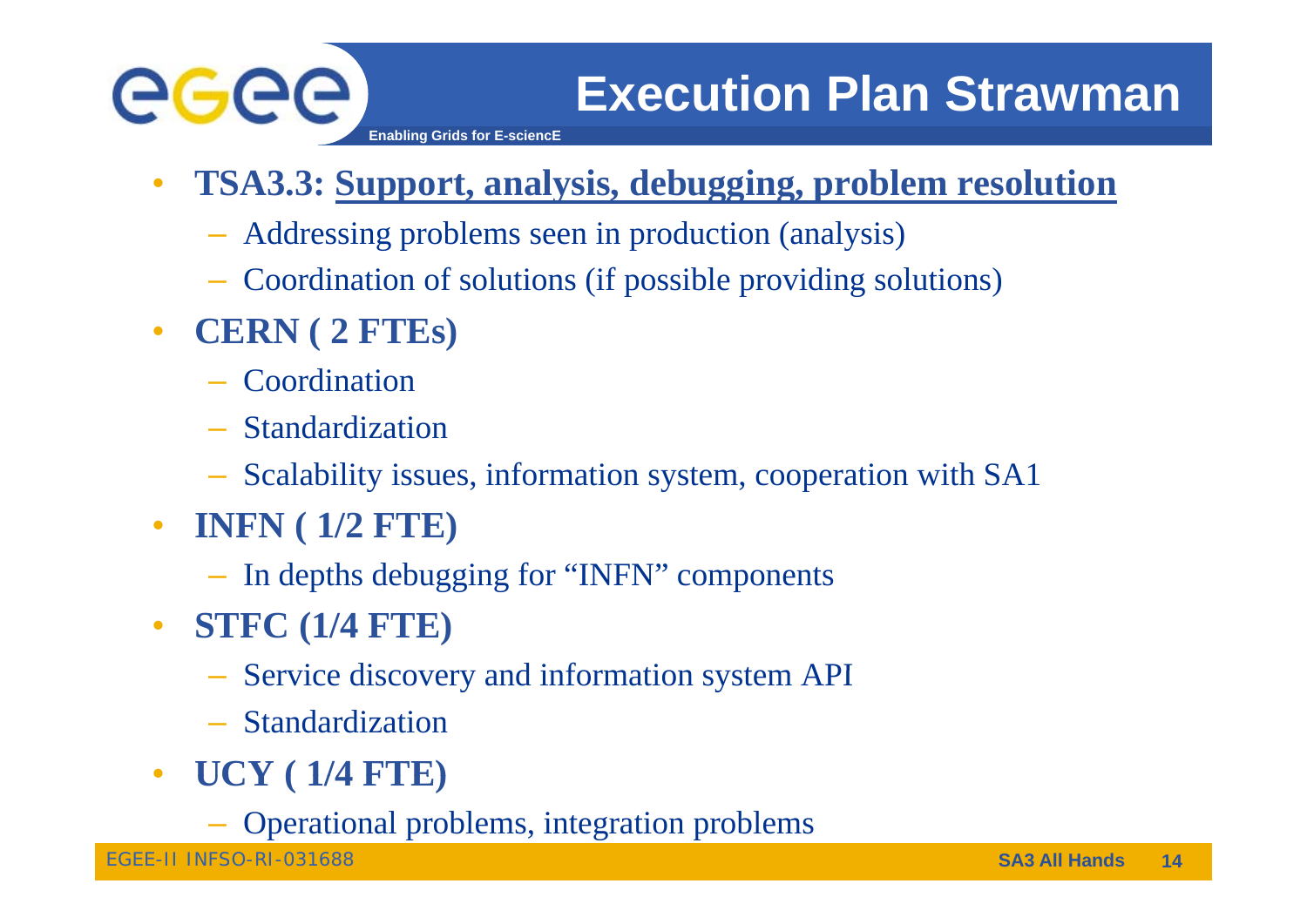

- $\bullet$ **TSA3.3: Support, analysis, debugging, problem resolution**
- $\bullet$  **CESNET ( ) 1/4 FTE)**
	- Job tracking problems
- $\bullet$  **PSNC ( ) 16PMs**
	- Security related problems, security test development
- $\bullet$  **JINR, PNPI RAS ( 4+4 PMs)** 
	- Deployment scenario related problems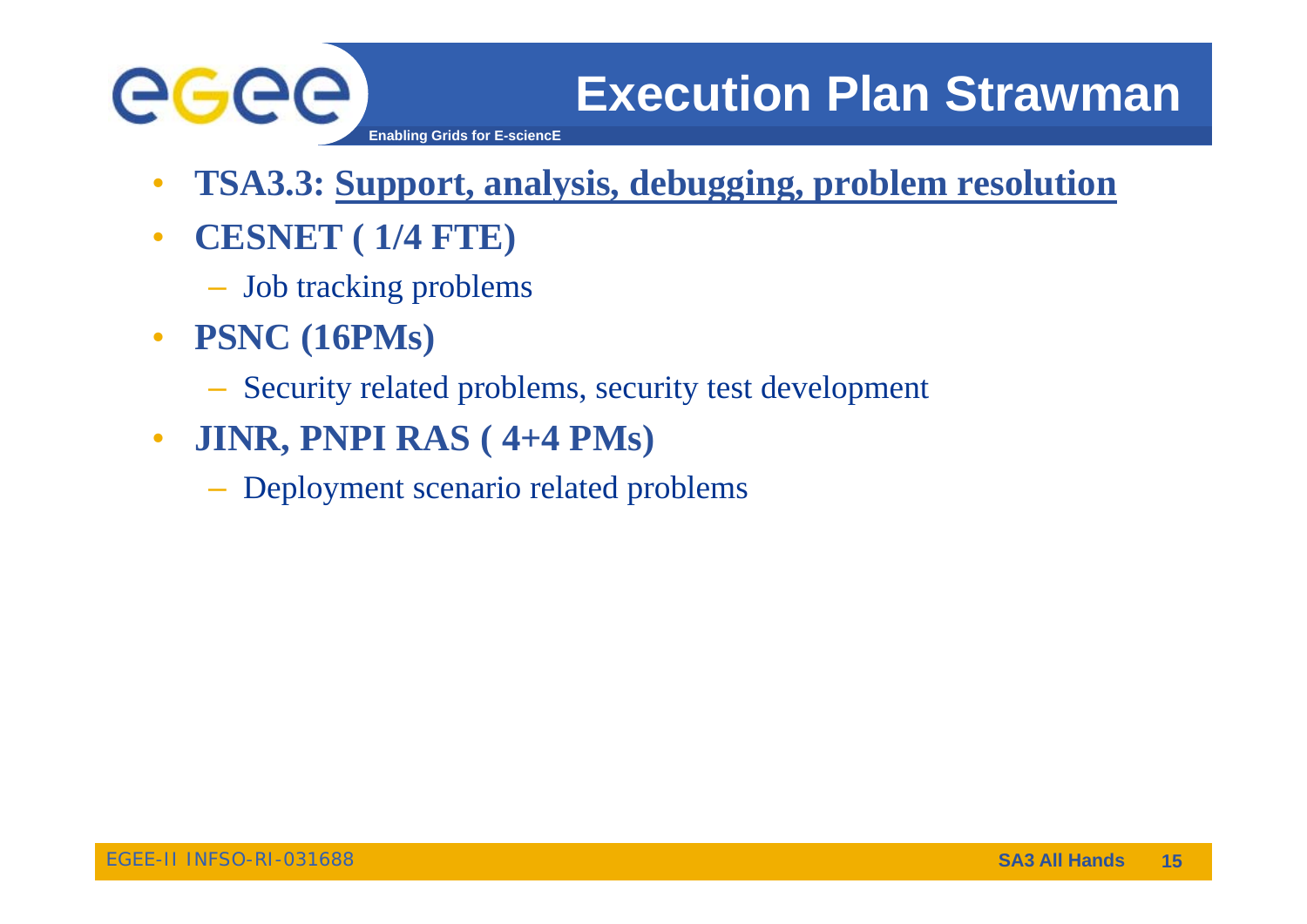

**Enabling Grids for E-sciencE**

### •**TSA3.4: Interoperability & Platform support**

- Interoperation with other infrastructures, standardization
- Support for multi platform ports
	- **OS**, batch system, hardware
- • **CERN (1 FTE)**
	- Coordination, standardisation of information systems an schemata
	- Interoperation with other grid infrastructures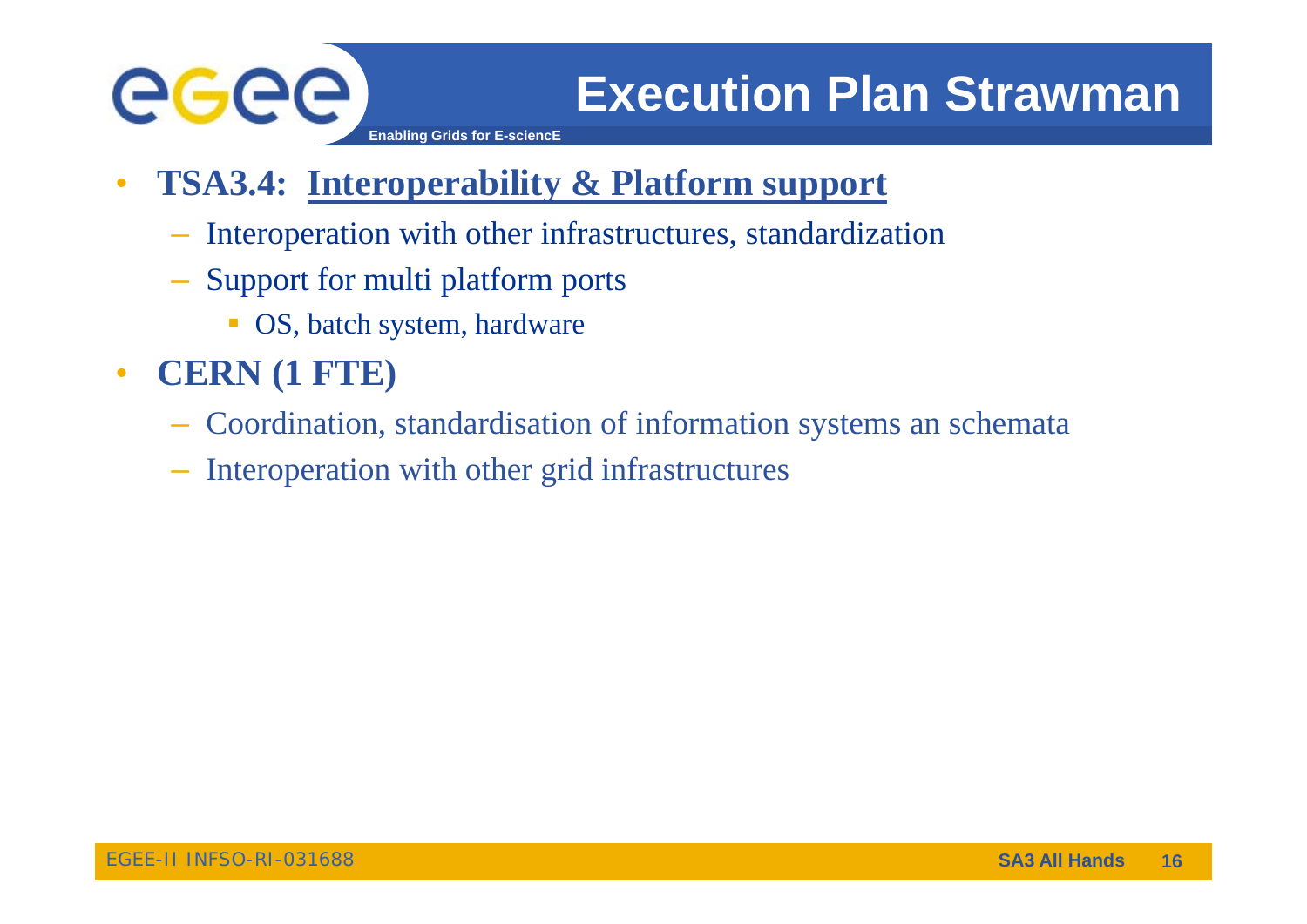

**Enabling Grids for E-sciencE**

- •**TSA3.4: Interoperability & Platform support**
- $\bullet$  **FOM ( ) 1 FTE**
	- Coordination of the efforts for batch systems for all CEs
	- Support for Torque and Maui
- **INFN (1/2 FTE)**
	- Support for batch system integration with BLAH providing expertise to partners developing interface code to specific batch systems.
- • **IFAE (1/4 FTE)**
	- Condor batch system integration and support.
- • **CESGA (1/4 FTE)**
	- Sun Grid Engine batch system integration and support
- • *Given the resource level of the other partners we should the consider to widen the scope of FOM and INFN*

EGEE-II INFSO-RI-031688 **SA3 All Hands**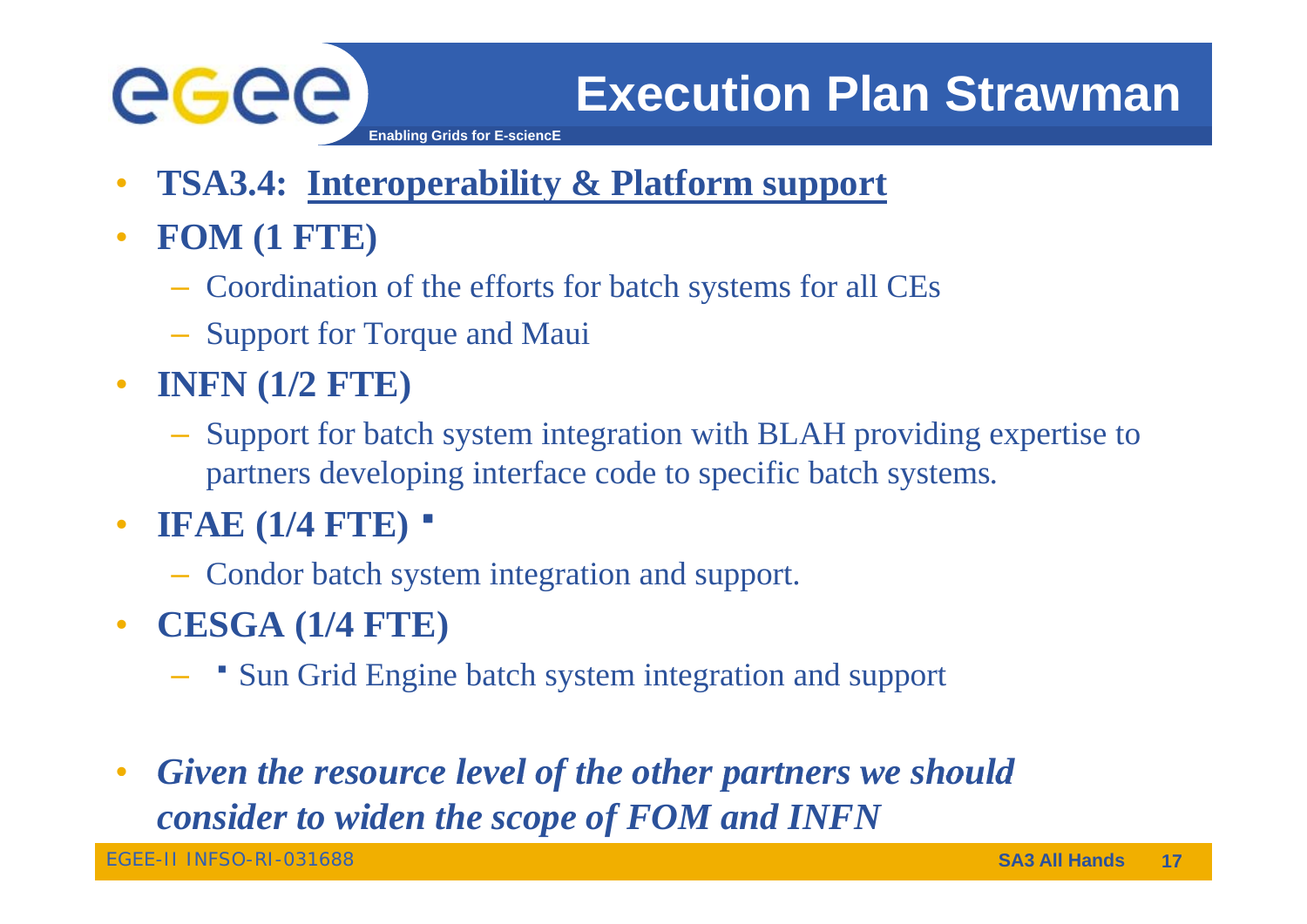

- $\bullet$ **TSA3.4: Interoperability & Platform support**
- • **TCD (1 FTE)**
	- Platform porting coordination and strategy, platform porting.
- $\bullet$  **CESNET (4 PM)**
	- – Standardisation of job tracking systems and interoperation with other Grid infrastructures.
- $\bullet$  **GRNET (9 PM)** 
	- tests for torque
	- assistance for batch system testing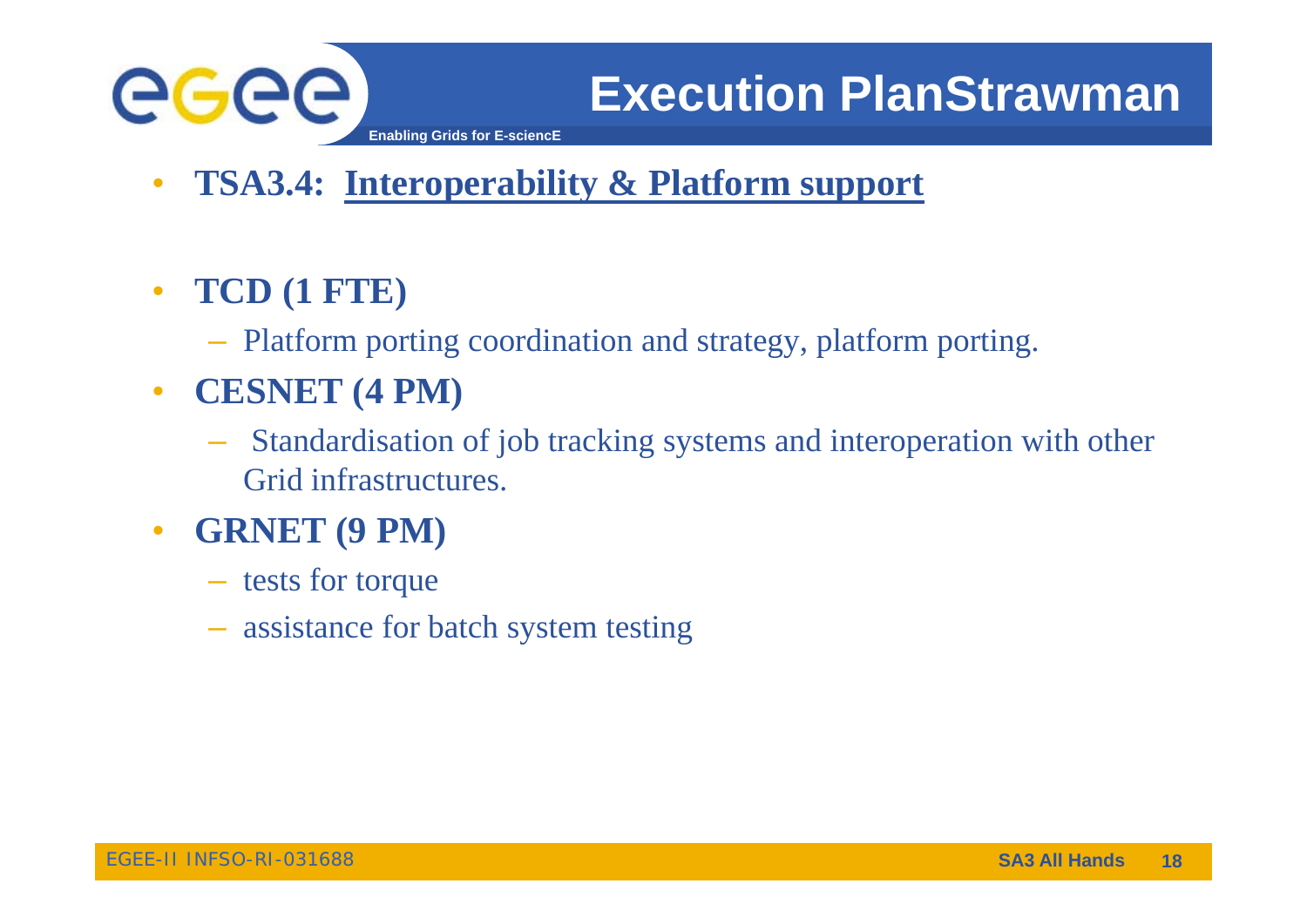

- **Enabling Grids for E-sciencE**
- •**TSA3.4: Interoperability & Platform support**
- $\bullet$  **PSNC ( ) 8 PMs**
	- Platform porting and support for tests on Opteron architectures
	- This has to be made more concrete
		- Maybe focus on Debian ports is more important?
- $\bullet$  **ASGC (1 FTE)**
	- SRM SRB interoperation
- •**•** Problem:
	- **NO SUPPORT FOR LSF**
- $\bullet$ **Missing effort will NOT default back to CERN**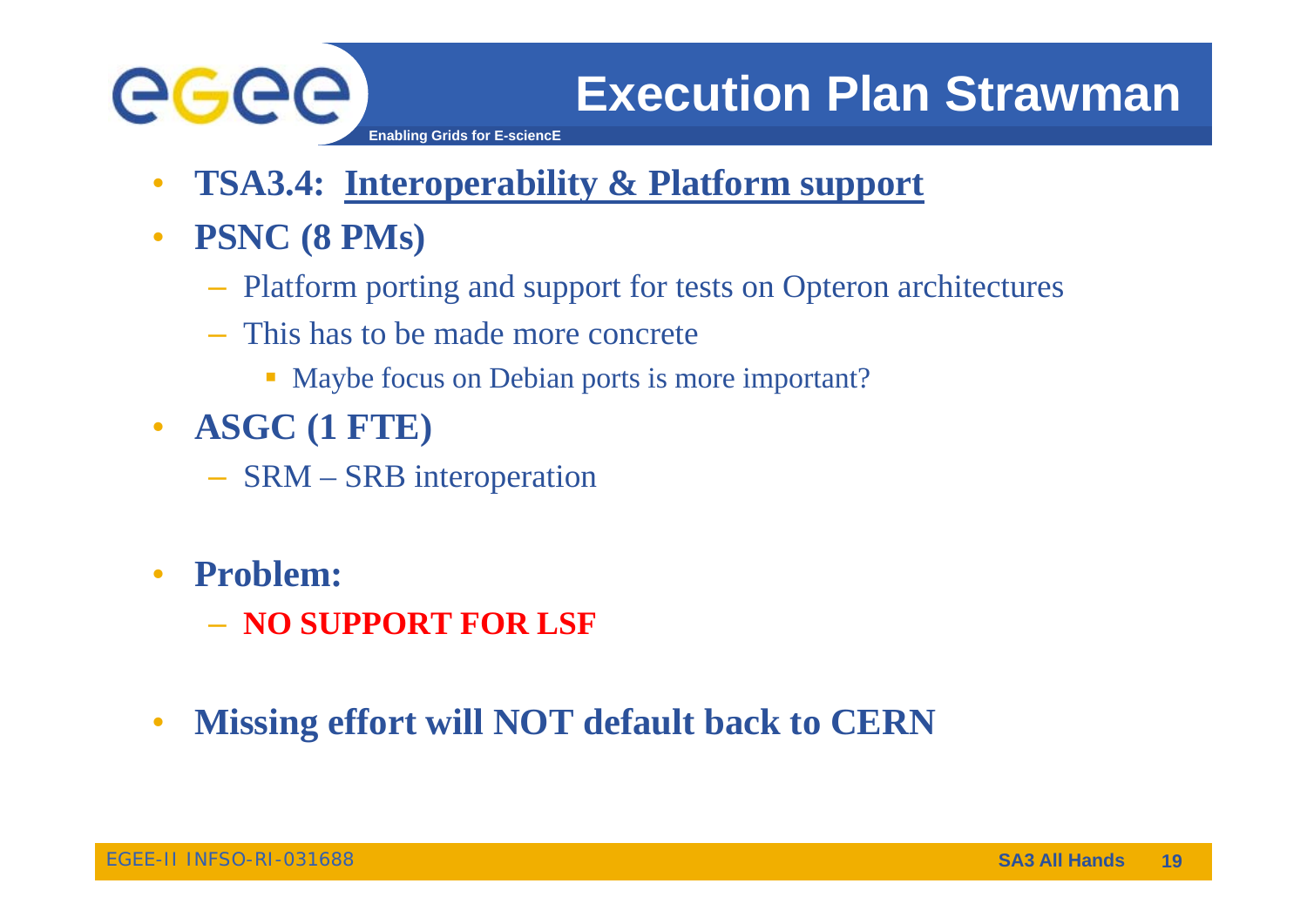

- •**TSA3.5: Activity Management**
- $\bullet$  **Manage SA3**
	- Reports, reviews, project work
- $\bullet$ **Activity Manager, Release Manager**
- $\bullet$ **Quality assurance**
- $\bullet$  **Cross activity ( , ,) coordination ( JRA1, NA4, SA1)**
	- EMT, TMB
- $\bullet$ **EGEE policy and sustainability work**
- $\bullet$ **CERN ( ) 1 3/4 FTE)**
- $\bullet$ **CESNET ( 2 PMs) Activity event organisation**
- $\bullet$ **•** GRNET (2 PMs) review preparation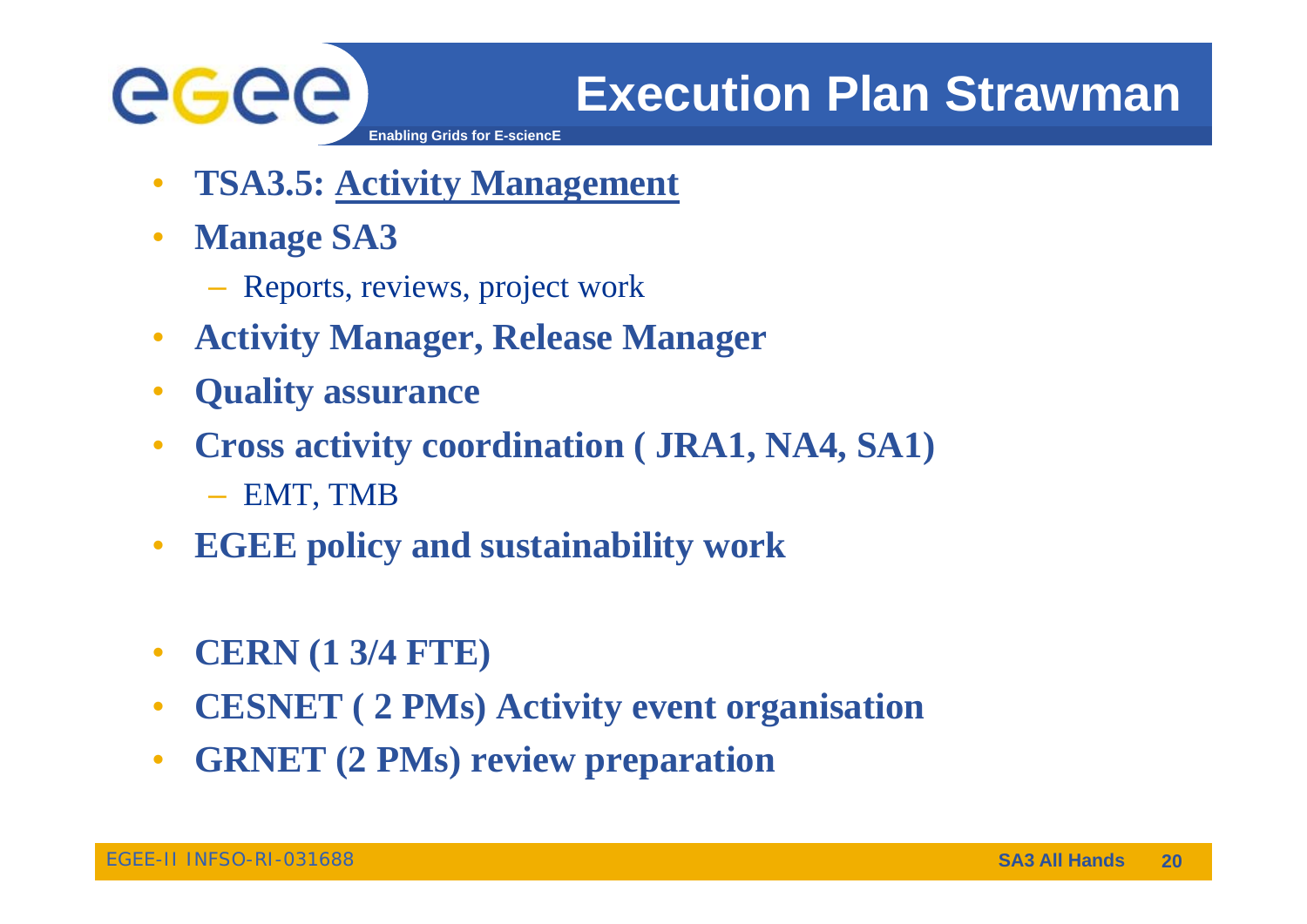

# **What is missing**

- $\bullet$  **At start of EGEE III**
	- Partners should provide names and contact information
		- **Including split of resources**
		- **Including estimates on when people will be available** 
			- *If l f hi i If necessary plan for hiring*
	- –Short plan for their activity
		- **For testing an estimate of patches that can be handled** 
			- *Assume 3 categories* 
				- o Simple (1 week), Normal (2 weeks), Tricky (4 weeks)
			- *And the preferred area*
		- **For multiplatform support tentative milestones are required**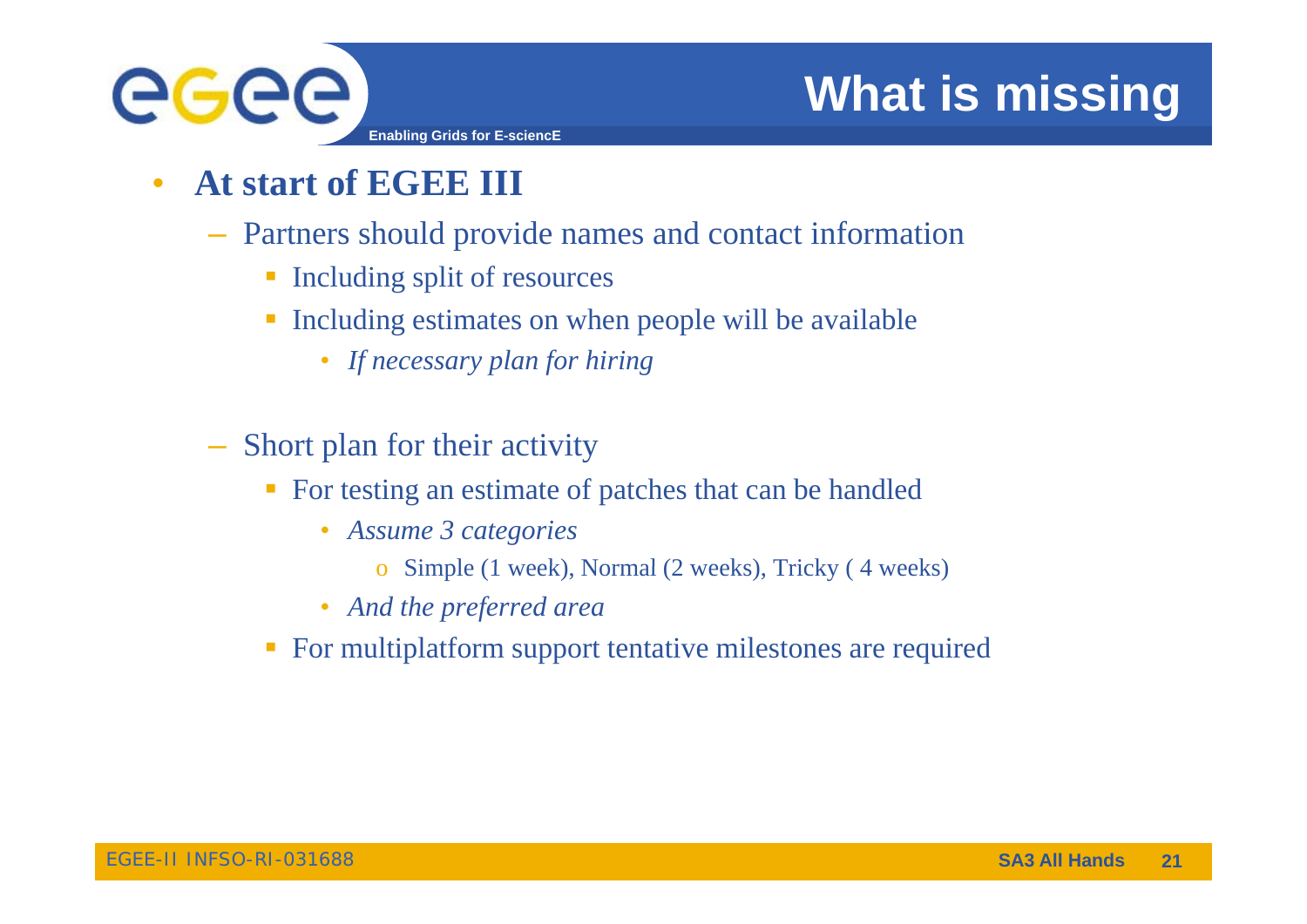

•**At start of EGEE III**

GGGG

- Partners should provide names and contact information
	- **Including split of resources**

**Enabling Grids for E-sciencE**

- **Including estimates on when people will be available** 
	- *If l f hi i If necessary plan for hiring*
- Short plan for their activity
	- For testing an estimate of patches that can be handled
		- *And the preferred area*
	- **For multiplatform support tentative milestones are required**

### $\bullet$ **General Problem:**

- Due to large number of partners more coordination is needed
- $-$  How?
	- We are too many for efficient phone conferences
	- We are too many for frequent all hands meetings
	- Virtual clusters?????